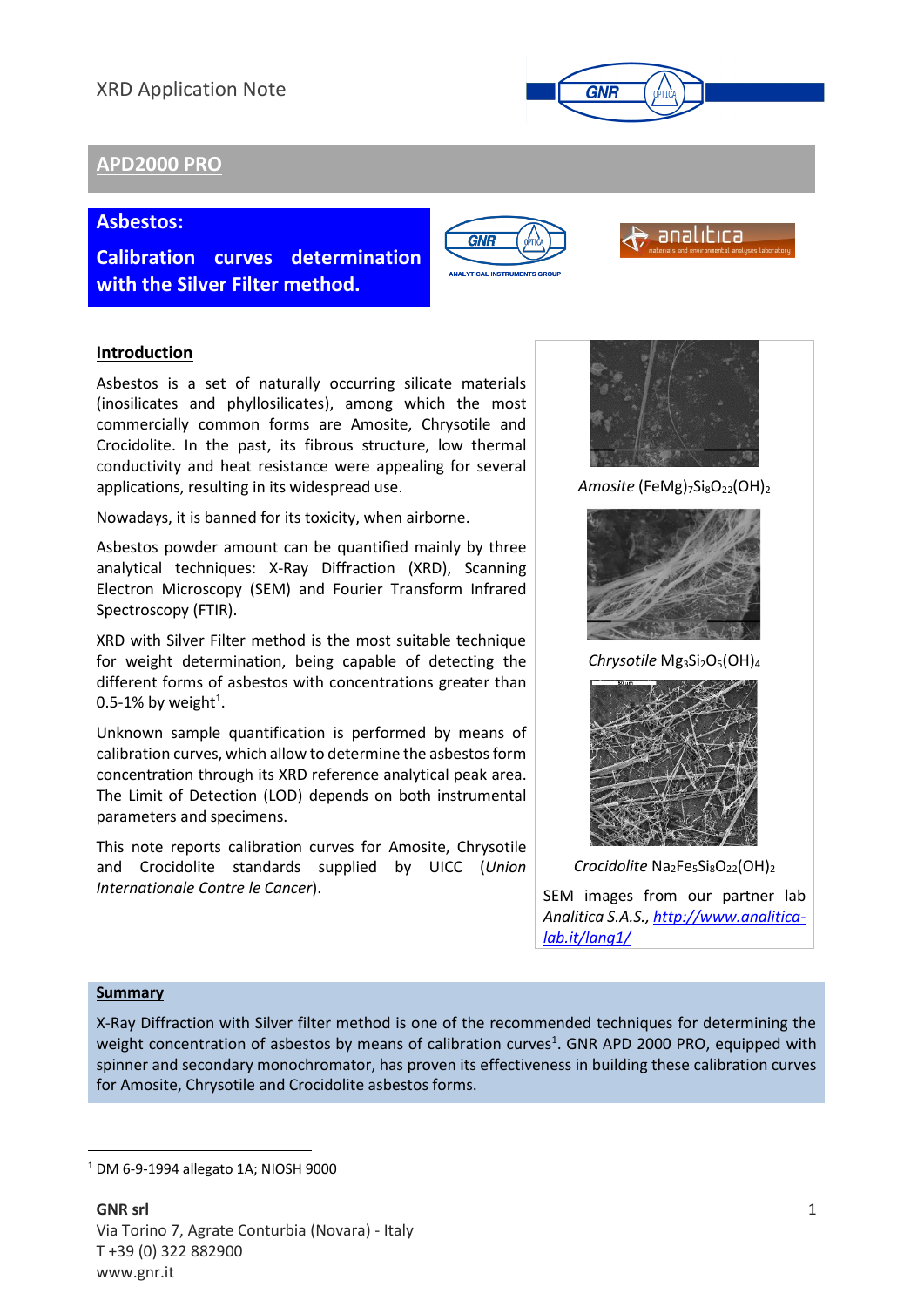# XRD Application Note



# **Product Specifications**

APD 2000 PRO is a  $\theta$ -2 $\theta$  powder diffractometer equipped with a large choice of accessories, which make it versatile to cope with various requirements of an academic or industrial laboratory for pharmaceutical, mineral and environmental analysis.



## **Sample Preparation**

Amosite, Chrysotile and Crocidolite samples from UICC were prepared and measured according to Italian DM 6.9.1994 Allegato 1A (*Metodo del filtro d'argento-Silver filter Method*) by GNR partner laboratory *Analitica S.A.S.*

|                                    | Amosite                      | Chrysotile | Crocidolite |
|------------------------------------|------------------------------|------------|-------------|
| Goniometer radius [mm]             |                              | 175        |             |
| X-Ray Source:                      |                              | Cu         |             |
| Power [kV; mA]:                    |                              | 40;45      |             |
| Divergence slit <sup>[°</sup> ]:   |                              | 1          |             |
| Anti-scatter slit <sup>[°</sup> ]: |                              | 1          |             |
| Soller slit $(x 2)$ $[°]$ :        |                              | 2.3        |             |
| Receiving slit [mm]:               |                              | 0.3        |             |
| Spinner [rpm]:                     |                              | 60         |             |
| Secondary monochromator            |                              | Graphite   |             |
| Detector:                          | Point scintillation detector |            |             |
| Step[°]:                           |                              | 0.02       |             |
| Time/step[s]                       | 5                            | 10         | 5           |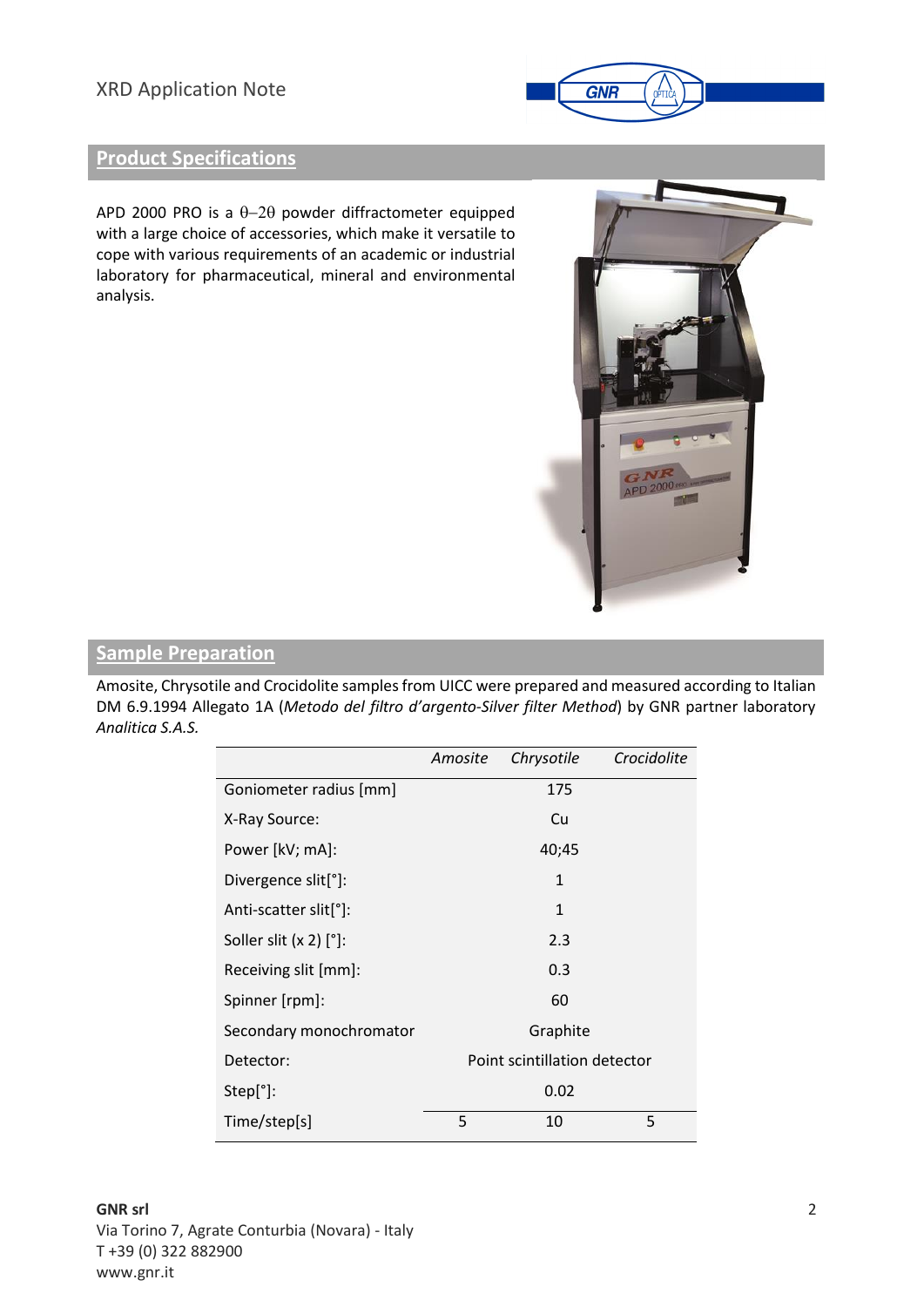## XRD Application Note



## **Results**

By way of illustration, reference peak of amosite (110) for different 3000 amounts of standard is reported on the right: from 3 to 90  $\mu$ g (not 2500 all listed for clarity). Similar results at different angular 2000 values are obtained for Chrysotile and Crocidolite. Counts 1500 Calibration curves with resulting detection limit (LOD) are reported 1000 below. 500







**GNR srl**  Via Torino 7, Agrate Conturbia (Novara) - Italy T +39 (0) 322 882900 www.gnr.it